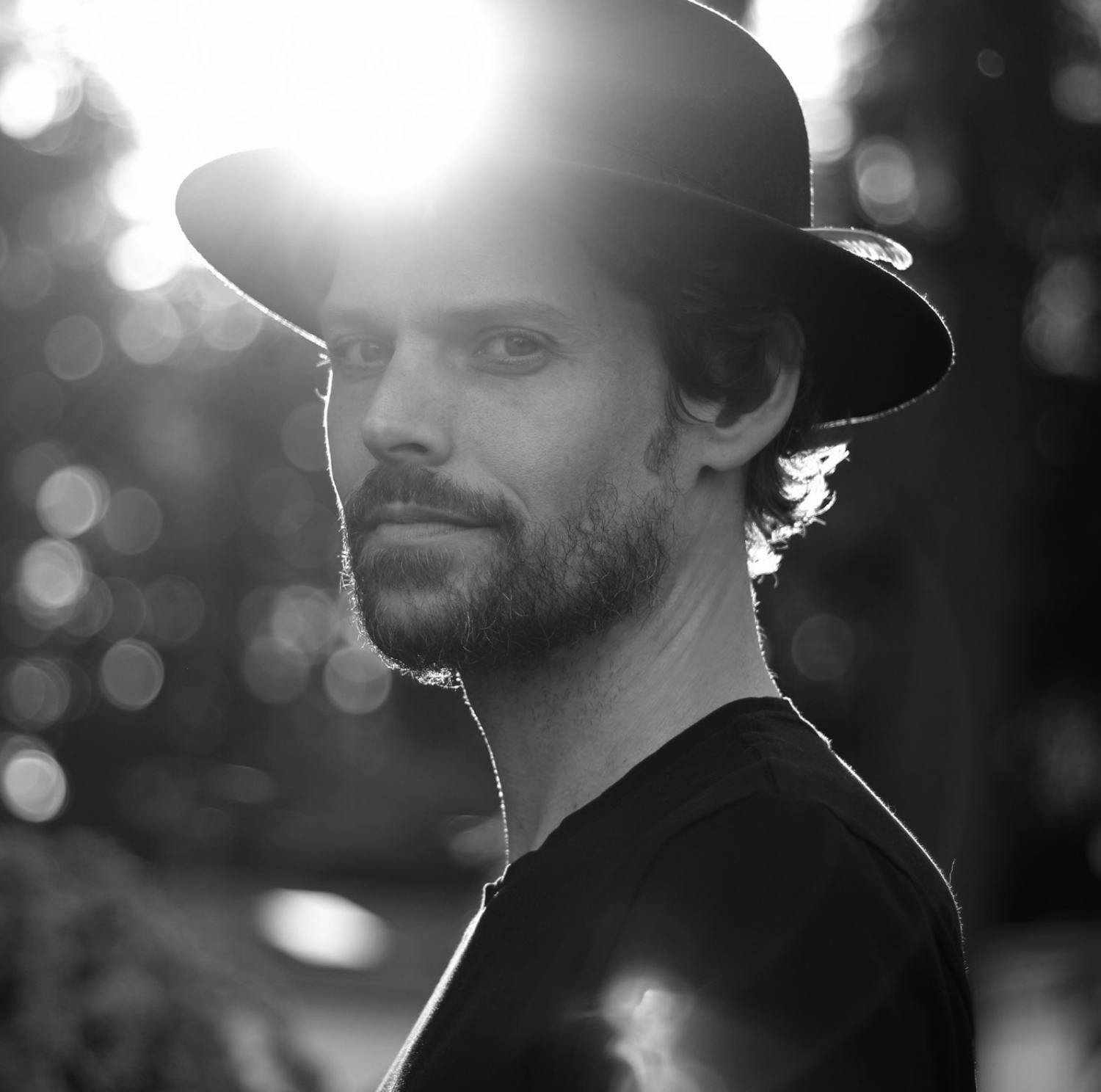# Be The Change

Where do we go from here And how do we move beyond the pain Where do we go from here And how do we bridge this great divide Like watching for a field of flowers to bloom It's gonna take time to heal these wounds From the trail of tears in our wake To younger generations undefiled We'll be a lighthouse to guide their minds Be the change we want to see Come on let's be the change Where do we go from here And how do we let go of the past Where do we go from here And when will we learn from our mistakes Like watching for a field of flowers to bloom It's gonna take time to heal these wounds From the trail of tears in our wake To younger generations undefiled We'll be a lighthouse to guide their minds Be the change we want to see Come on let's be the change

# I'll Be Your Radio

I don't have to be your everything I would be content just to occupy your head And I don't have to be your sun and moon As long as you don't mind that I provide A soundtrack to your mood I'll be your radio everywhere you go (x3) Your personal stereo for you and you alone I don't have to be anywhere that you can see me I would be alright if just to find Some shoulder space where I Could whisper in your ear And tell you all the things you deserve to hear What ought to be a thankless job But just to be close to you's reward enough I'll be your radio everywhere you go (x3) Your personal stereo for you and you alone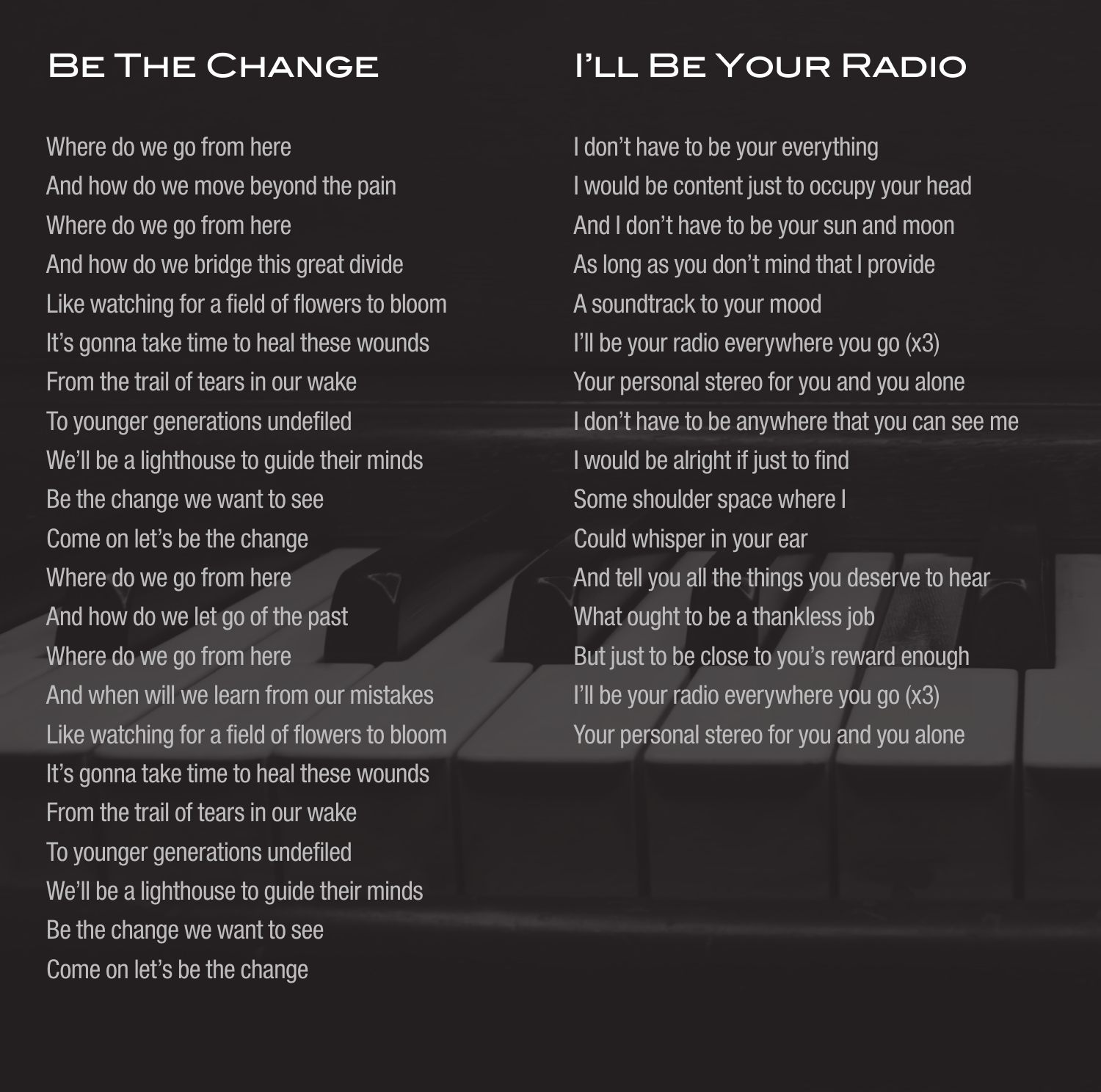#### **BATTLEFIELD**

A soldier wouldn't go

Marching off to battle without a sword And the mason couldn't hope to shape his stone Without the hammer that he had come to rely on A student wouldn't show up for the final test Before they'd even had a chance to peruse the text And a sailor wouldn't take to the sea Before plotting his course Or run the risk of arrival to a foreign port But don't you see Your mind is the battlefield Your mind is the battlefield And your tongue is your sword Your mind is the battlefield And your compass is your heart You don't wanna be Unequipped, unprepared Unrehearsed, unaware

# Love Isn't Always Enough

Oh the time has come for you and I To go our separate ways I need you to know that you will always be Precious to me babe Oh we tried and we tried and we tried To fulfill each other's needs To the best of our ability Tried so hard But the reality is love isn't always enough Every day with you I'm just learning Learning about myself If only I could go back in time I'd make everything right Oh, I tried and I tried and I tried and I tried To give you all the love I have inside Tried so hard But the reality is love isn't always enough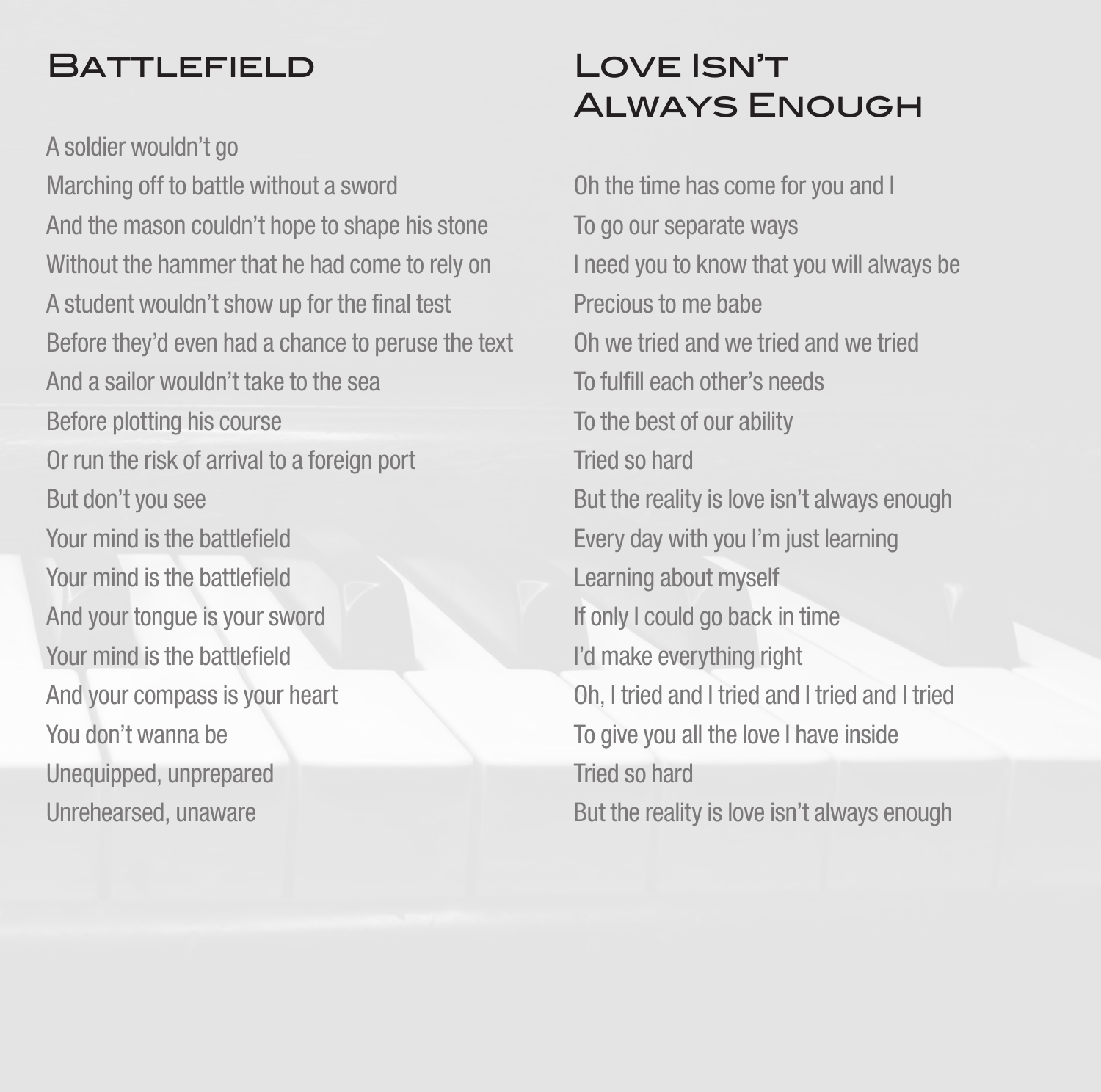# Universal Chord

The Milky Way hovers over our heads The earth rotates and there it is again The planets spin vibrations in harmony Creating a universal chord That someday we will all be listening for The babbling brooke sings us a melody That soothes the soul, sends you into a dream The pteridophytes have a frequency It's part of the universal chord That we will all be listening for, for ever more The shadows draw back to reveal the light The cold is humbled by the warmth it provides The patient wisdom in the elephant's eye Is part of the universal chord That we will all be listening for, for ever more Along you came proclaiming I was the one And with you came a light as bright as the sun Our love will vibrate for eternity It's part of the universal chord The sound we hear as raindrops fall to the ground Predators of the night contribute a howl Galloping horses, unaware that they found A part in the universal chord

### Why Don't You Call Me Baby Anymore

You used to call me on the phone Whenever you were home alone Just to feel the comfort of my voice And now when I reach out to touch your hand I see the hesitation in your glance Honey, tell me what's goin' on Why don't you call me baby anymore It used to be sometime ago That anywhere I went you'd go Couldn't stand to be away from your man And now when I reach out to spend some time You quickly find a reason to decline Honey, tell me what's goin' on Why don't you call me baby anymore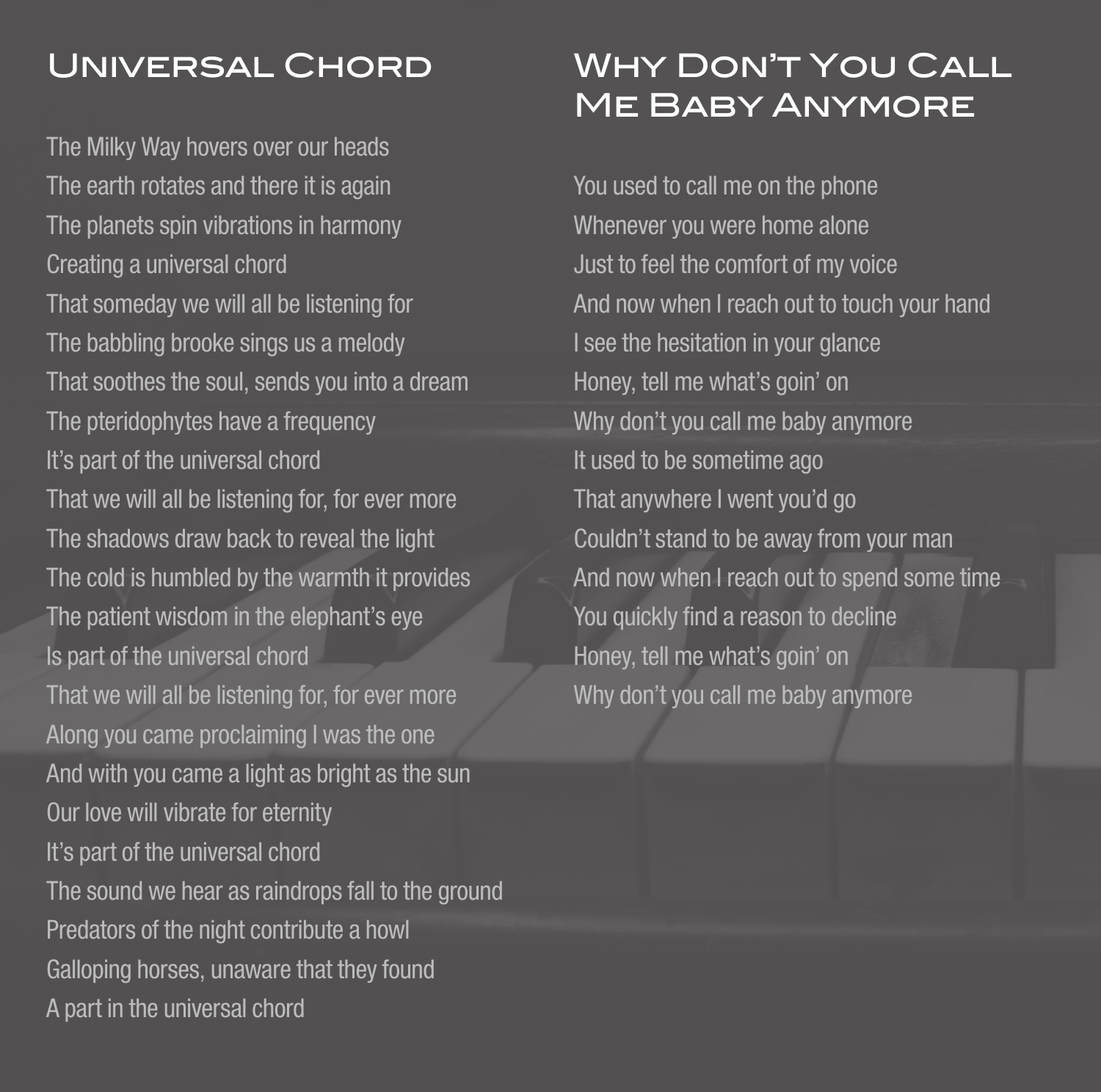### **EVALEE**

Oh, Evalee, darlin' won't you dance with me Under the moonlight Where the stars can shine upon your eyes Evalee, honey won't you dance with me I'm not tryin' to take you home I just wanna hold your hand And pretend that I'm your man, Evalee Oh, Evalee, honey won't you dance with me Until this song is done Though I pray the end will never come Evalee, darlin' won't you dance with me I'm not tryin' to take you home I just wanna make you smile And be close to you awhile, Evalee I know I've got two left feet But baby won't you dance with me I know I've got two left feet But won't you dance with me, Evalee I know I've got two left feet But darlin' won't you dance with me I know I've got two left feet But baby won't you dance...with me

### **CONNECTED**

It's so strange, the way That people choose to live today Living our lives in pursuit of acquisition of things And it seems to be our destiny To interrupt the natural order of things Like a dam to a stream The flow we only impede We're so disconnected Given our current trajectory It's unlikely to bridge this disparity Yet we yearn so desperately To cleave to a spiritual battery Gotta get back to the garden again Stop tryin' to find replacements for the genuine This artificial reality is warm and inviting But it keeps us disconnected So come on y'all, let's get connected Don't you know we gotta get connected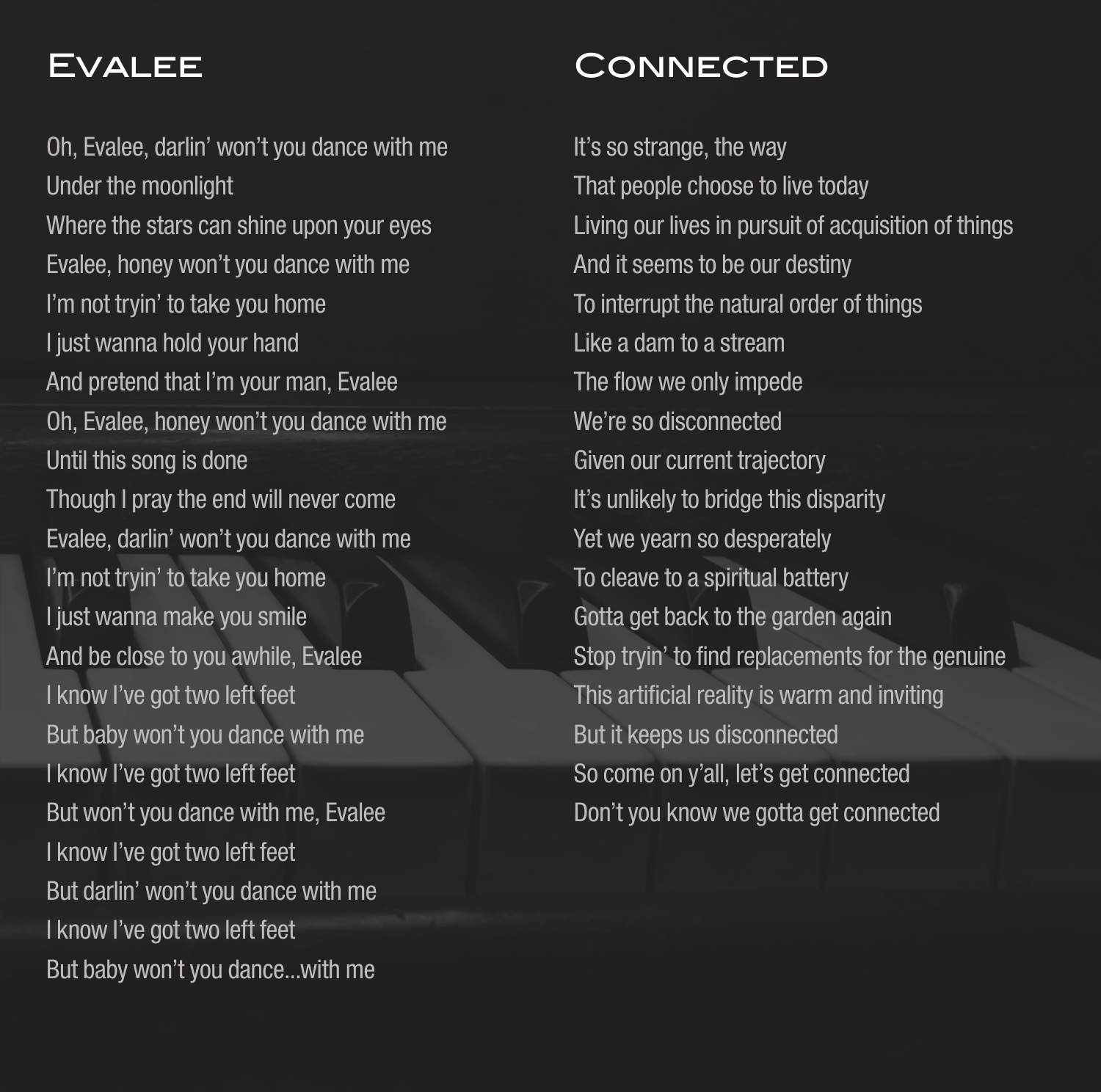### EMBRACE WHAT WE ARE

Innocent blood soaks the ground Of yet another man whose hands were bound His memory we desecrate If the truth we don't emancipate It breaks my heart to see This rampant inhumanity We can do better If we search for compassion And put ourselves into the shoes Of those whom we would persecute Soften your heart, lower your quard Let your fears be vanquished By this simple truth That you're my sister You're my brother Let's embrace what we are And stop killing each other So many go about their day With the looming fear That their children may not live To see another year How much will it take To instigate a change

See one another as family Put down the guns and disengage Soften your heart, lower your guard Let your fears be vanquished By this simple truth That you're my sister You're my brother Let's embrace what we are And stop killing each other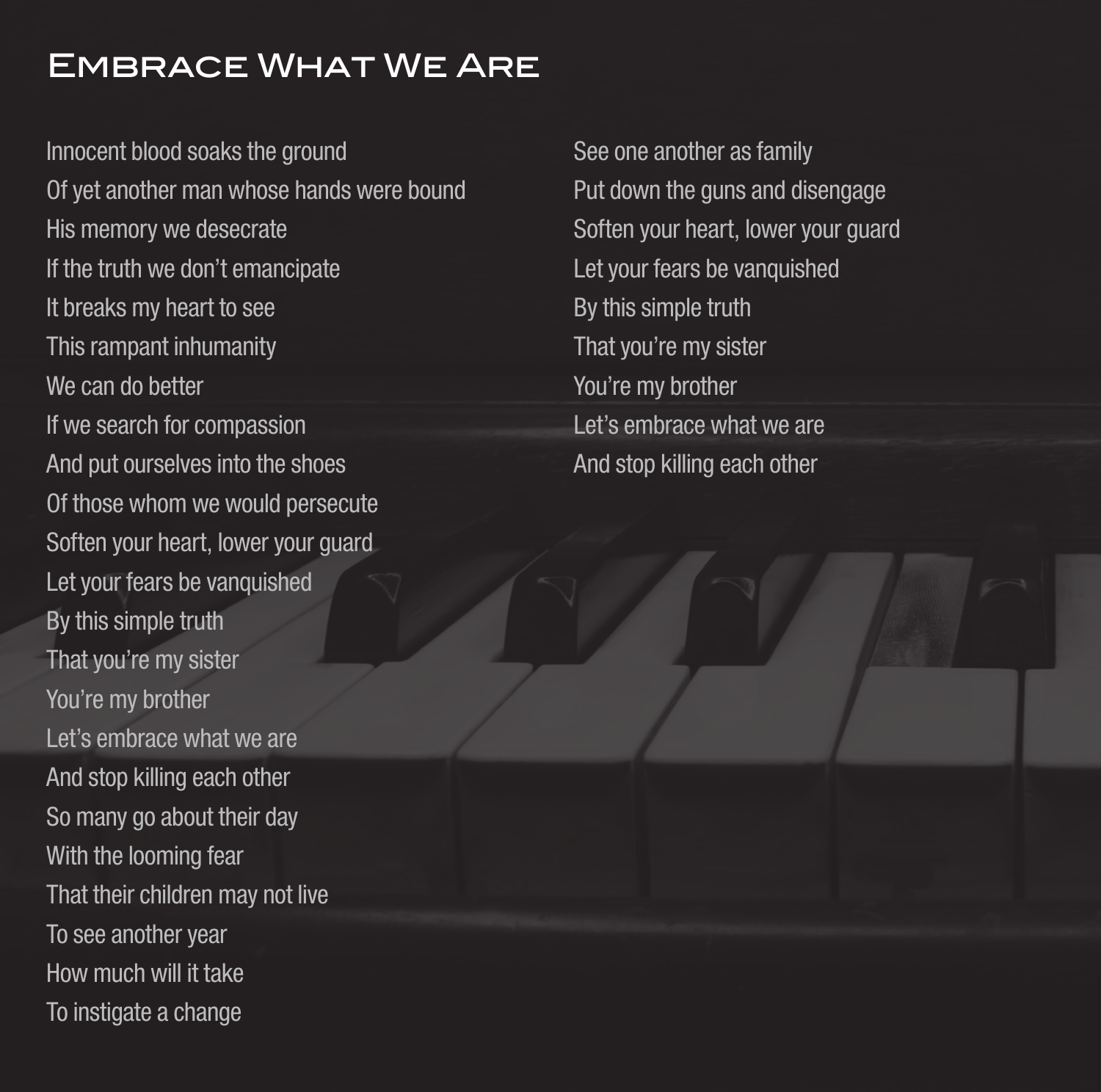#### Soul Symphony

I always was a dreamer Never hearing the things That my daddy was sayin' to me And musically inclined My mind was always preoccupied Dreamin' of the day When the music I make Might affect a change 'Cause I believe that music and love Have the power to heal Tantamount to these Compassion, tolerance and empathy 'Cause we all experience pain And we all feel the strains So everybody won't you come along And rest your weary bones Upon my soul symphony Soul symphony, soul symphony I only pray that it may Relieve you of all your pain

### How Long

You say you want to make the people free You say you know exactly what they need But silver spoons don't consort with tattered shoes And the trogon will fly backwards when they do You say you understand the common plight But not a single day you've had to fight Upon your head a crown of priceless jewels While your people have no shelter, bed or food How long will you ignore the people's cries And turn away from their lamenting eyes It only takes a shred of humanity To see a slave and want to set them free How long, how long, how long

All songs written by Jarrod Lawson (ASCAP) Dome Music Publishing